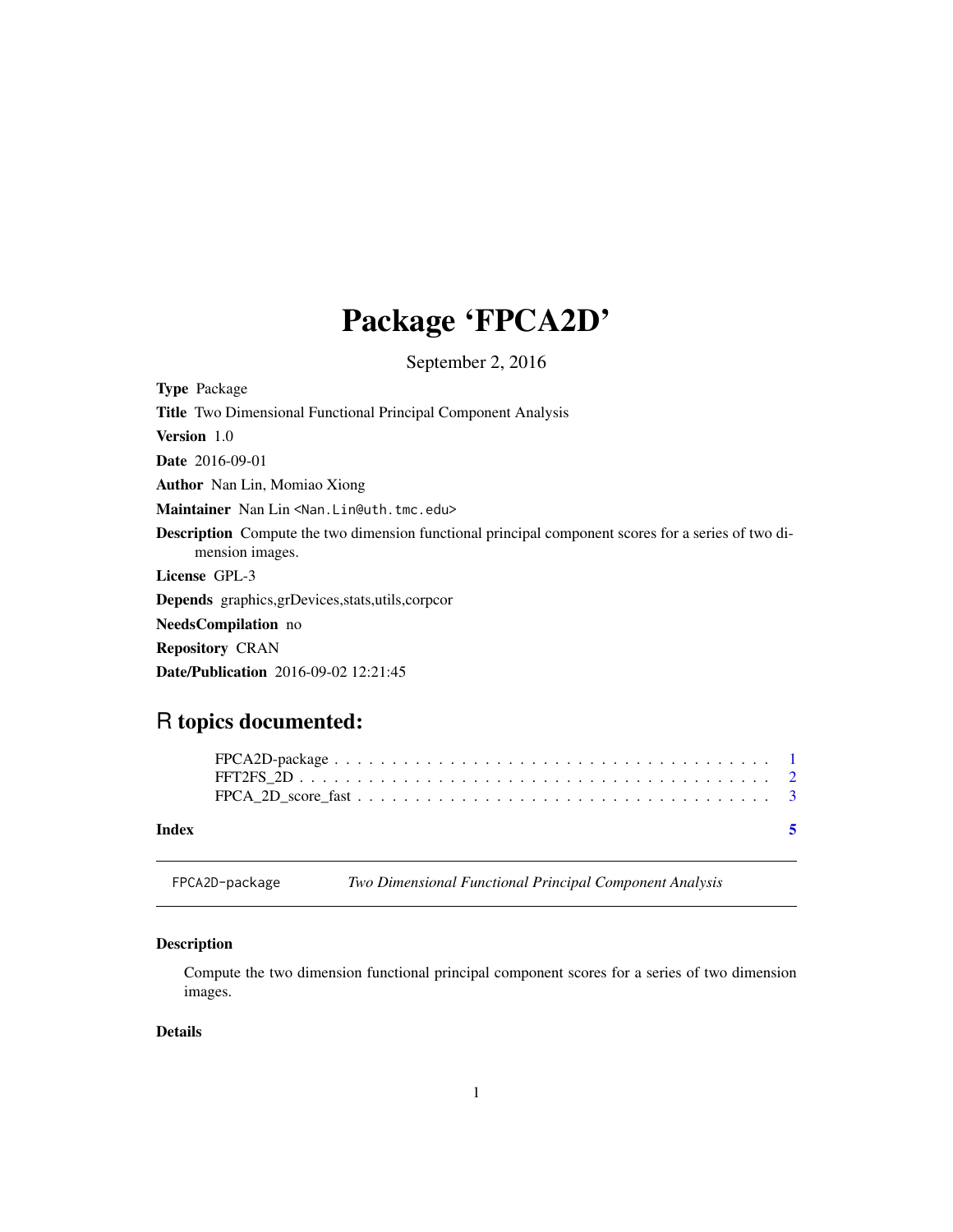| Package: | FPCA <sub>2</sub> D |
|----------|---------------------|
| Type:    | Package             |
| Version: | 1.0                 |
| Date:    | 2016-09-01          |
| License: | $GPI - 3$           |
|          |                     |

#### <span id="page-1-0"></span>Author(s)

Nan Lin,Momiao Xiong

Maintainer: Nan Lin <Nan.Lin@uth.tmc.edu>

#### References

Lin N, Jiang J, Guo S, Xiong M (2015) Functional Principal Component Analysis and Randomized Sparse Clustering Algorithm for Medical Image Analysis. PLoS ONE 10(7): e0132945. doi:10.1371/journal.pone.0132945

FFT2FS\_2D *Two Dimenstional Fourier Expansion*

#### Description

Conduct the two dimensional Fourier expansion by using fast Fourier transformation.

#### Usage

FFT2FS\_2D(A)

#### Arguments

A A is a two dimensional numerical matrix.

#### Details

Conduct the two dimensional Fourier expansion by using fast Fourier transformation. To make the results comparable, be sure to transform all the intensity values of each image pixel should be between 0 and 1.

#### Value

C The two dimensional Fourier expansion of the input matrix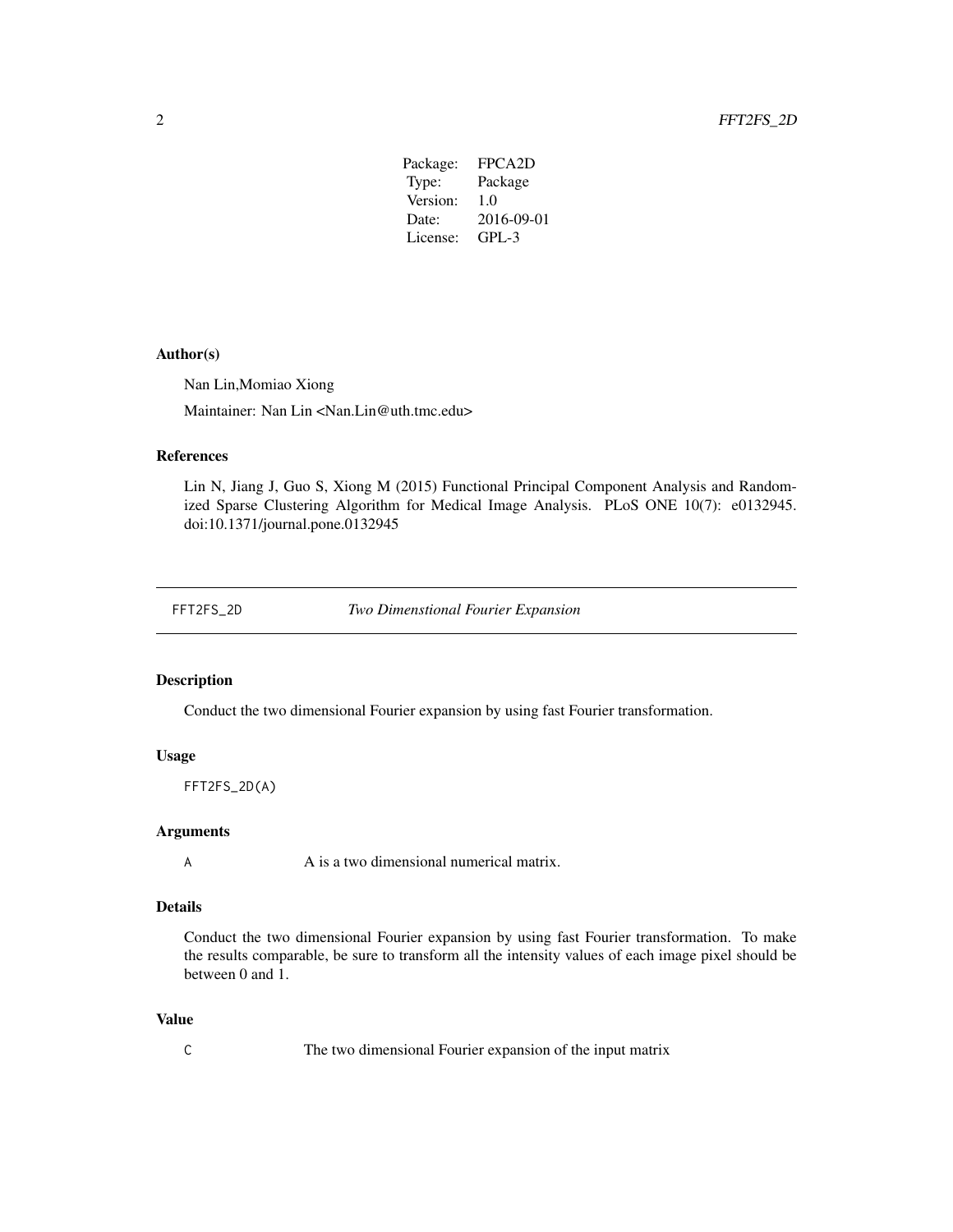#### <span id="page-2-0"></span>References

Lin N, Jiang J, Guo S, Xiong M (2015) Functional Principal Component Analysis and Randomized Sparse Clustering Algorithm for Medical Image Analysis. PLoS ONE 10(7): e0132945. doi:10.1371/journal.pone.0132945

#### Examples

```
## Not run:
A = matrix(sample(seq(0,1,0.01),100),nrow=10)rlt = FFT2FS_2D(A)
```
## End(Not run)

FPCA\_2D\_score\_fast *Two Dimensional Functional Principal Component Analysis*

#### **Description**

Calcualte the two dimensional functional principal component scores by using Fourier Basis

#### Usage

FPCA\_2D\_score\_fast(X)

#### Arguments

X X is the input three dimensional array. The first two dimensions are the dimension of each input image. All the inputs images are organized as the third dimension of the input data array. All the image should be scaled to the rage from 0 to 1 before running this function.

#### Details

Calcualte the two dimensional functional principal component scores by using Fourier Basis

#### Value

| eigen_value  | The eigen value can be used to calcualte the proportion of variance that each<br>FPC score can explain. |
|--------------|---------------------------------------------------------------------------------------------------------|
| FPC score    | The output FPC scores.                                                                                  |
| Eigen_vector | The eigen vector represents the directions of the lienar transformation in the<br>functional domain.    |

#### References

Lin N, Jiang J, Guo S, Xiong M (2015) Functional Principal Component Analysis and Randomized Sparse Clustering Algorithm for Medical Image Analysis. PLoS ONE 10(7): e0132945. doi:10.1371/journal.pone.0132945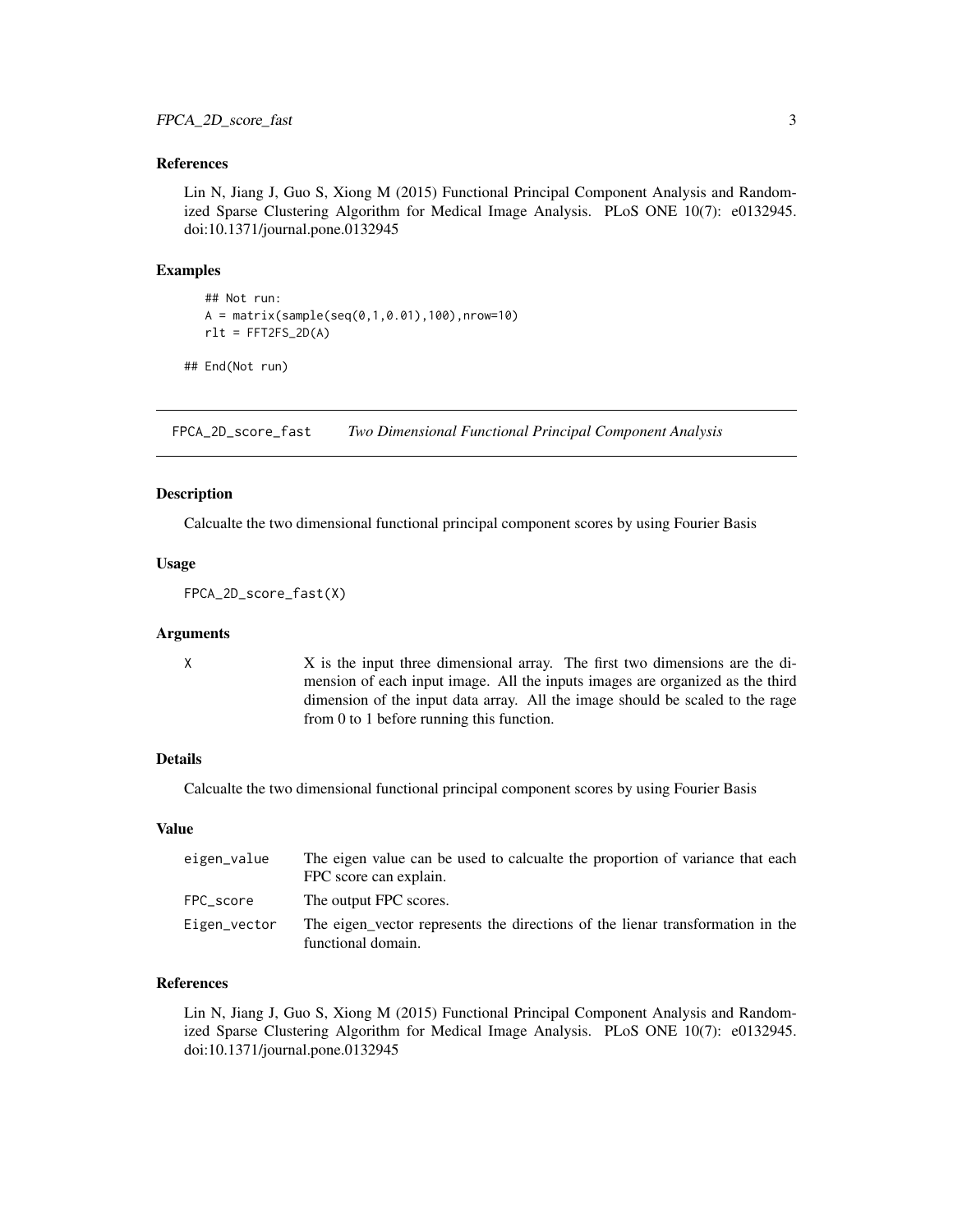#### Examples

 $A = array(sample(seq(0,1,0.001),300),dim=c(10,10,3))$ rlt = FPCA\_2D\_score\_fast(A)